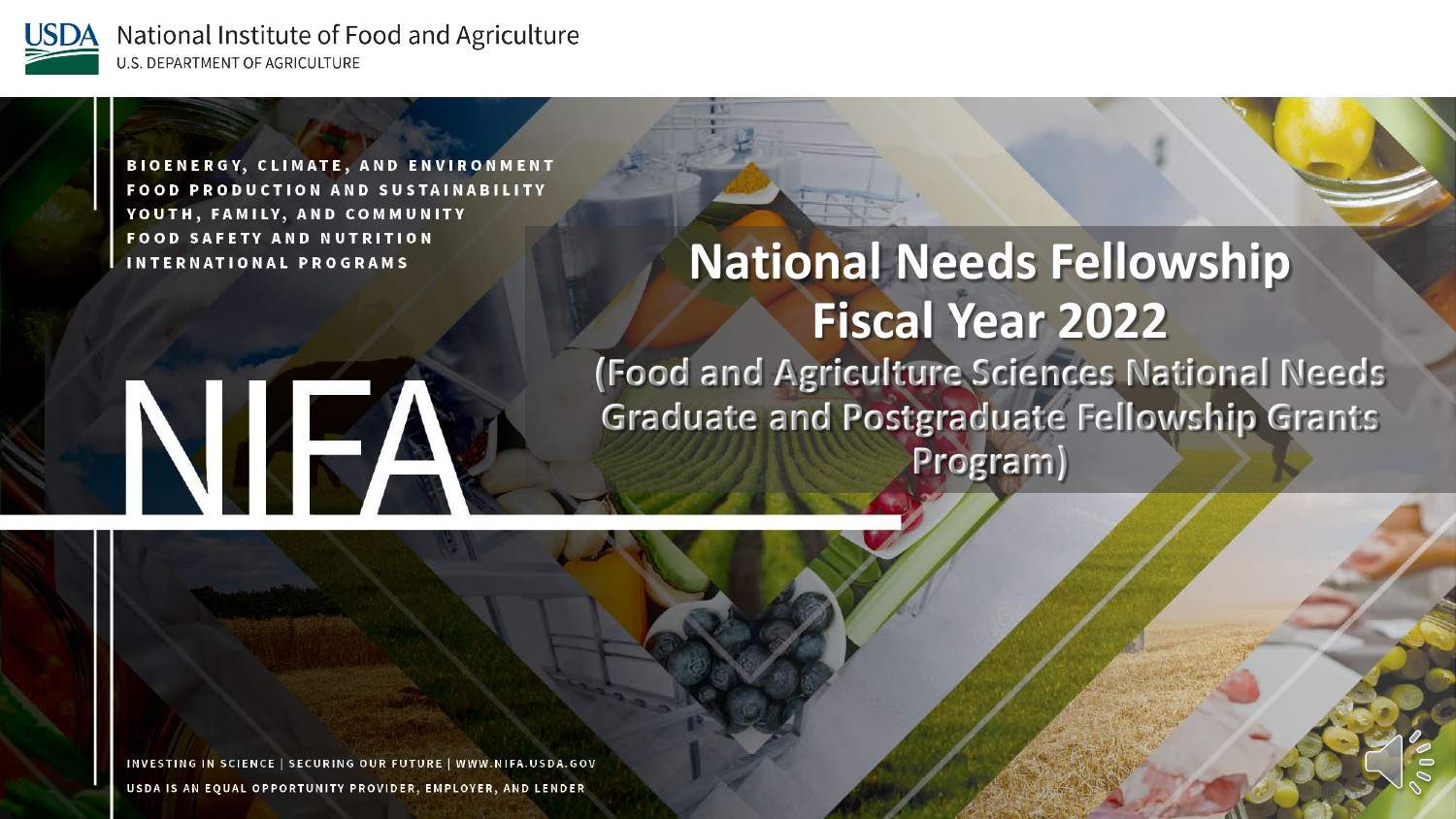

# National Needs Fellowship (NNF) Program Contacts

- Dr Ray Ali National Program Leader
- Dr Erika Kraus Program Specialist
- NNF email: [nnf@usda.gov](mailto:nnf@usda.gov)

Fiscal Year 2022 NNF Application Deadline: Tuesday, April 26, 2022, 5pm Eastern

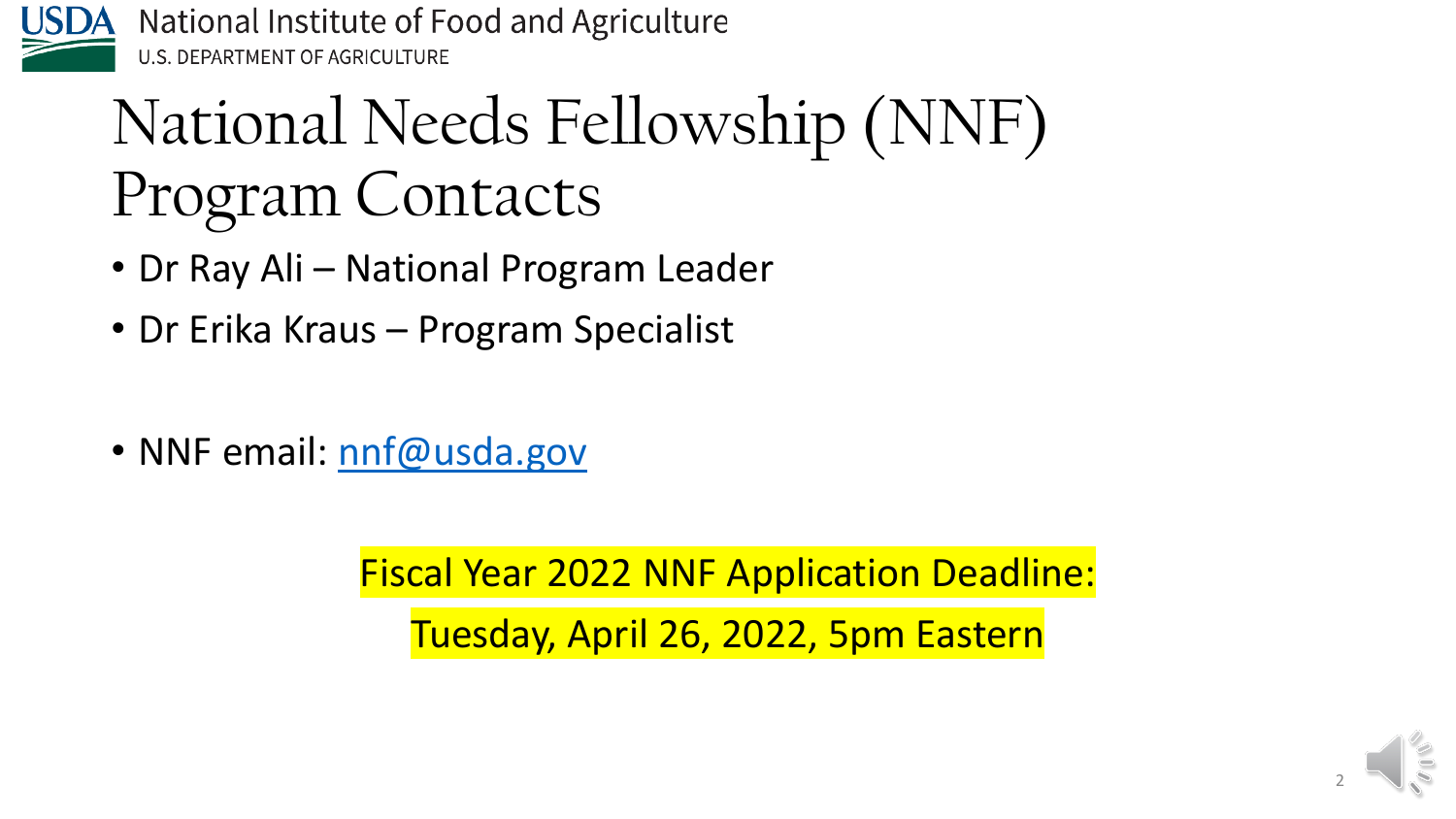

### Presentation Topics

- NNF Program Overview
- NNF Request for Applications (RFA)
- Proposal Evaluation Process
- Data Gateway
- NIFA Overview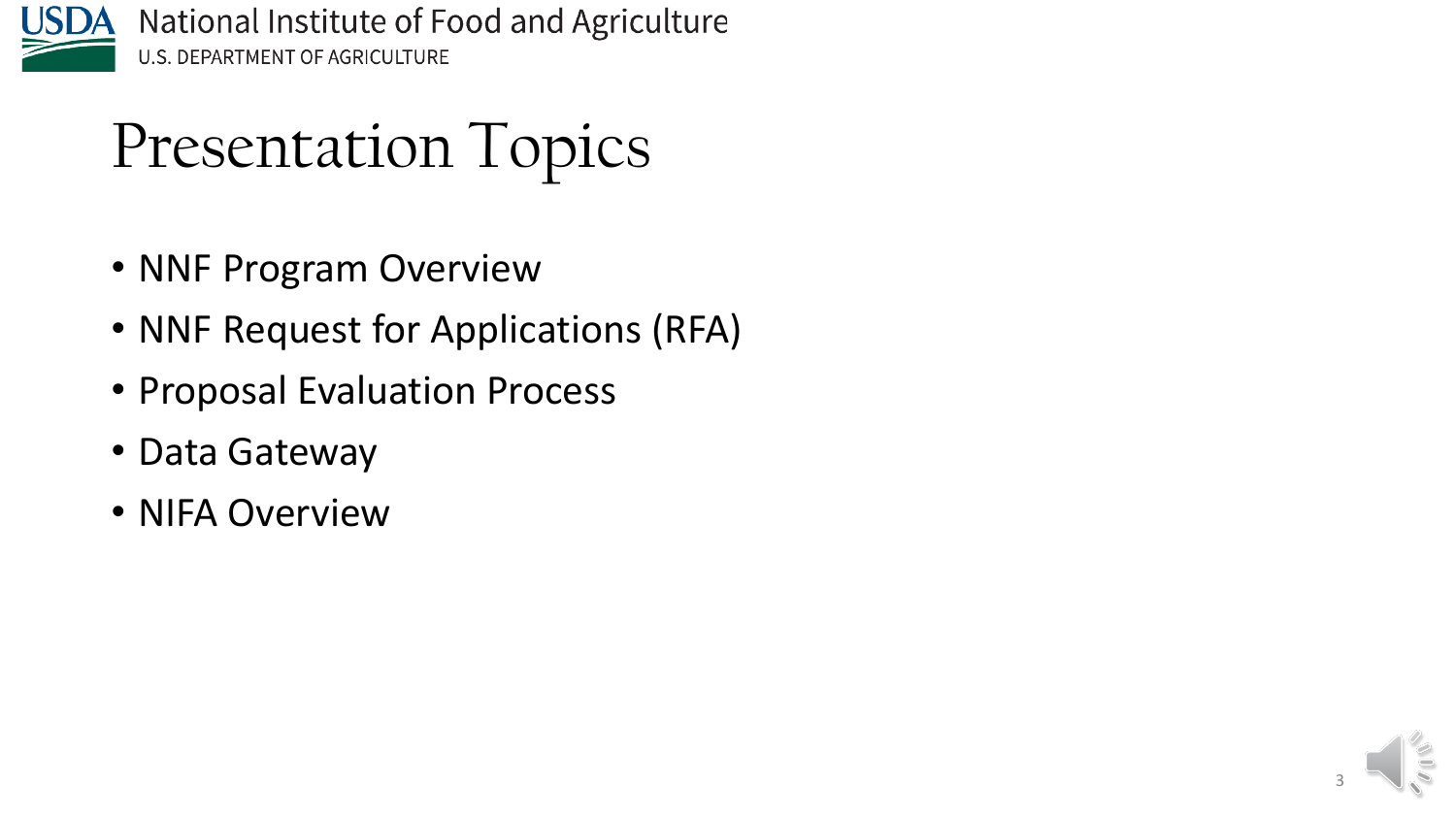

# NNF Program Overview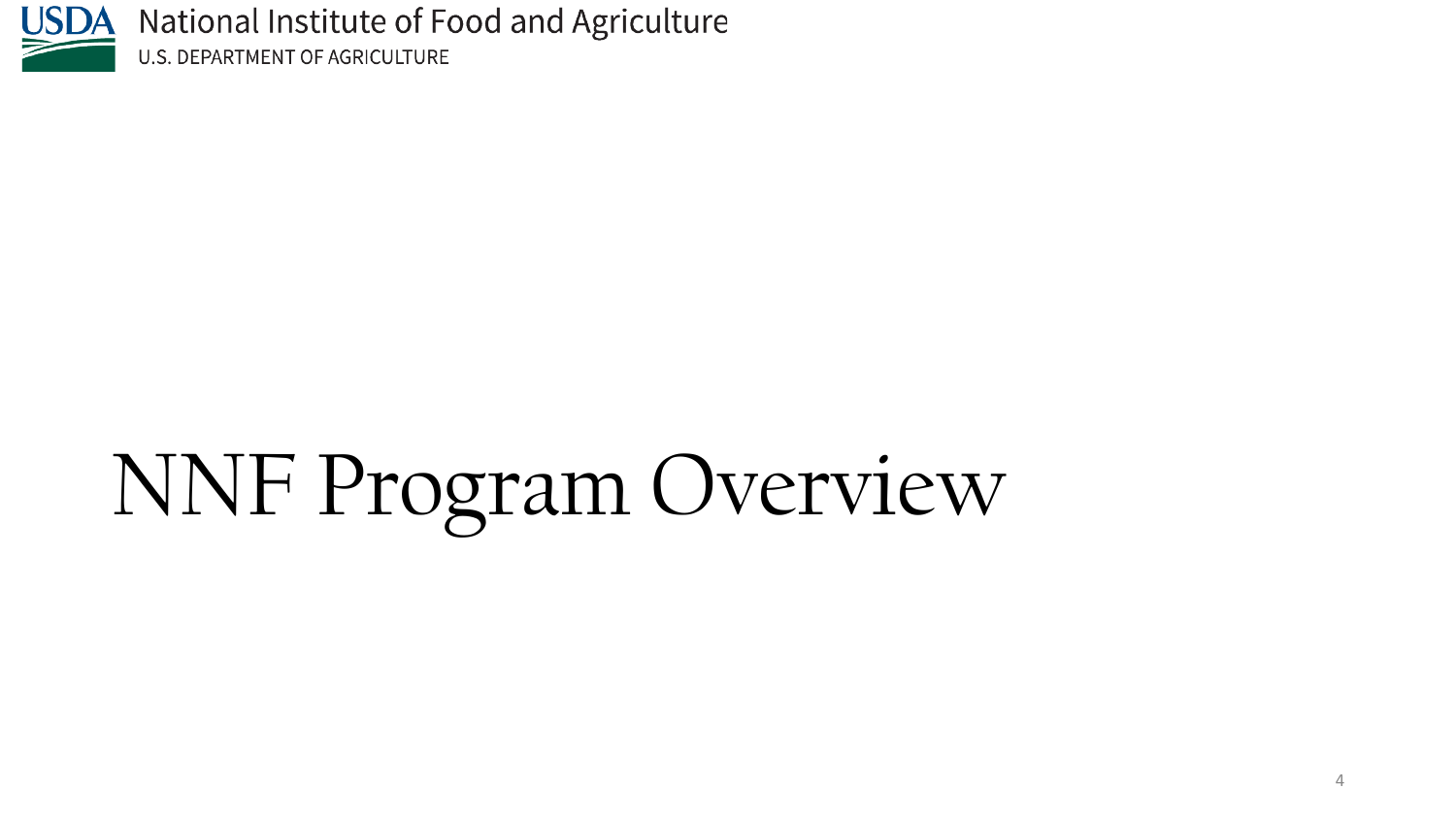

# NNF Purpose and Priorities - RFA p. 6

- Provides funding to faculty to recruit and train new master's and doctoral students
- Proposed projects must address how the graduate program will meet a designated national need area within the food and agriculture sciences (Targeted Expertise Shortage Areas)
- NNF Program awards are intended to
	- support graduate programs that engage outstanding students
	- Increase the number, quality, and diversity of students in food and agriculture sciences
- Currently not offering Postdoctoral Fellowships in this program

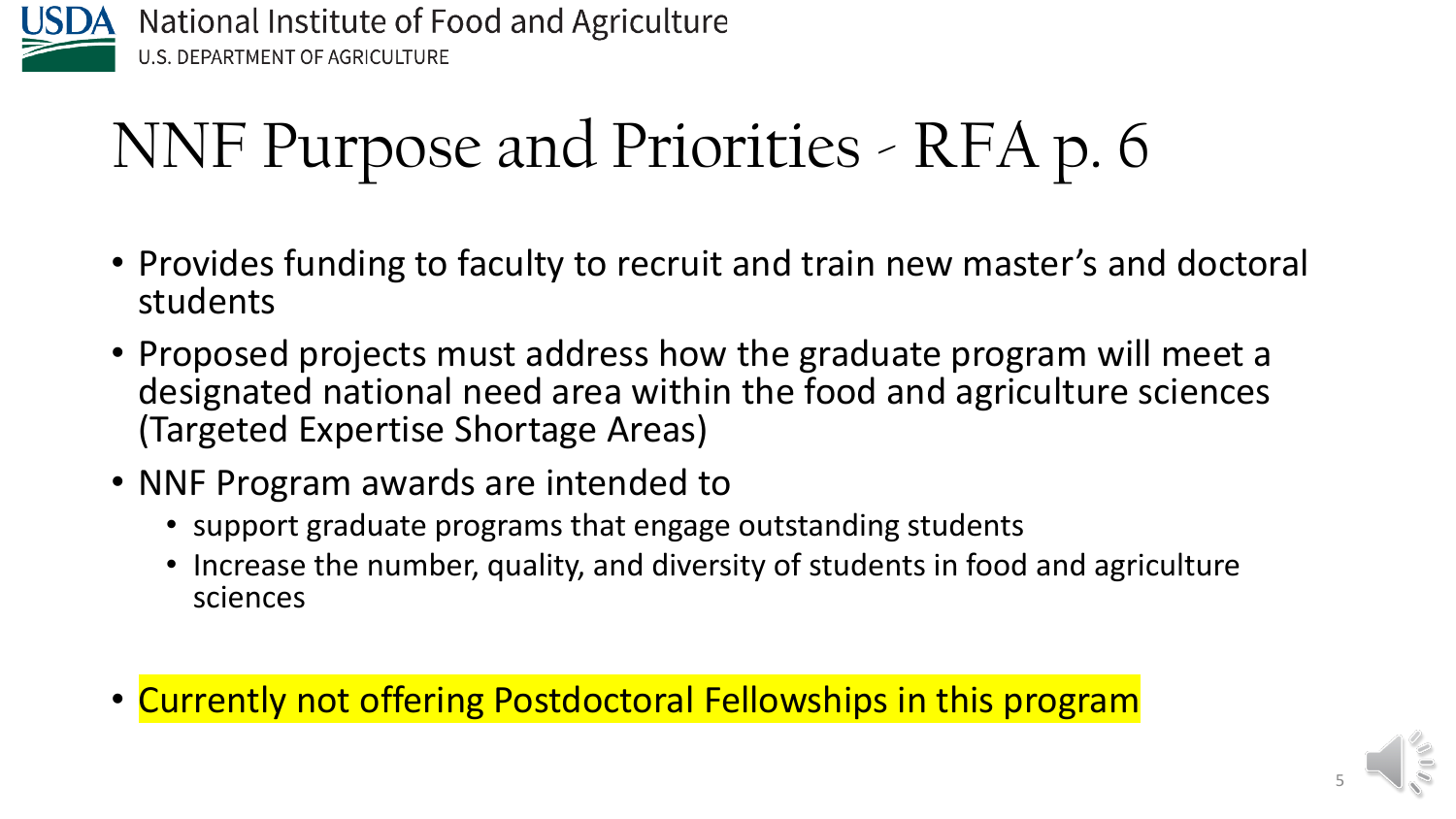

# NNF Targeted Expertise Shortage Areas (TESAs) – RFA pp. 9-10

- a) Animal Production
- b) Plant Production
- c) Forest Resources
- d) Agricultural Education and Communications
- e) Agricultural Management and Economics
- f) Food Science, Human Nutrition and Human Sciences
- g) Agriculture Biosecurity
- h) Data Science

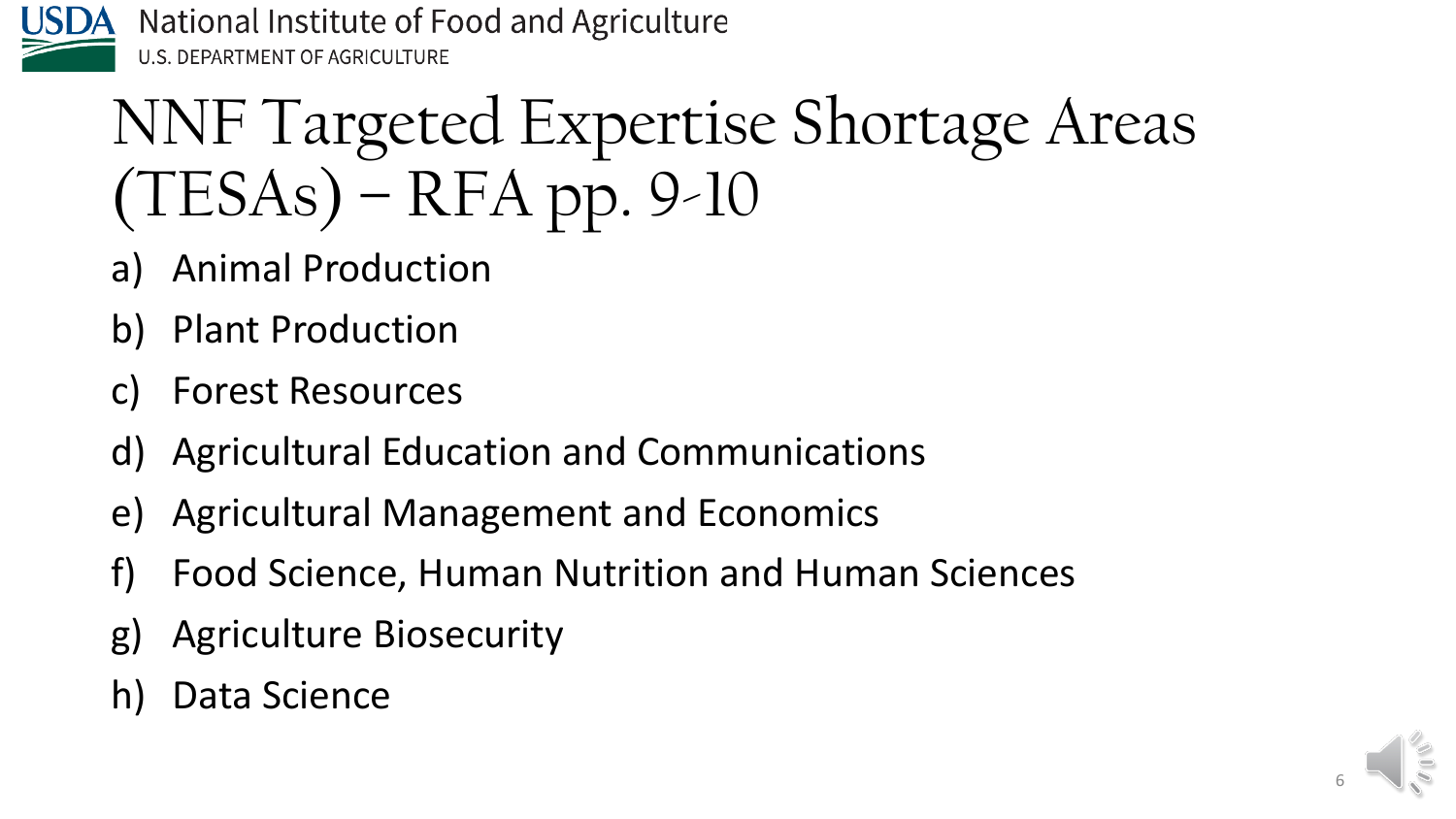

# NNF Applicant Eligibility – RFA p. 14

- Land-grant institutions
- Colleges and universities having student populations with significant portions from people of underrepresented communities
- Colleges and universities having demonstrable capacity to train students in food and agriculture sciences
- Research foundations maintained by eligible college or institution

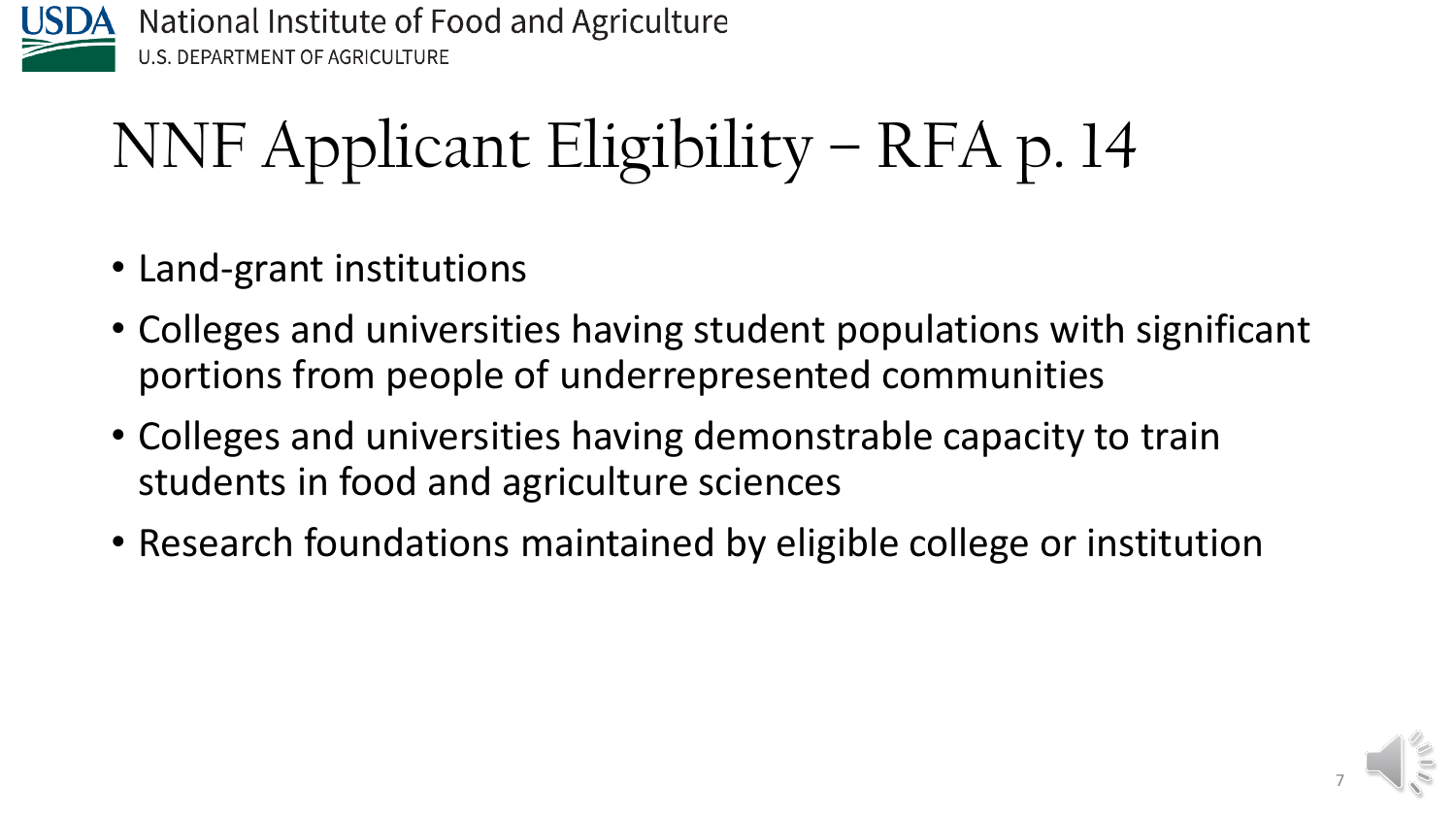

# Recruited students' eligibility – RFA p. 9

- Grantee institutions develop the selection criteria, AND
- Citizens or nationals of the USA as determined with federal law
- Have a strong interest in a TESA degree, are preparing for a career as a food and agriculture or natural resources professional, are registered as full-time students
- Have not completed more than one semester or equivalent hours of full-time study (as defined by institution) in the same academic program at the same degree level

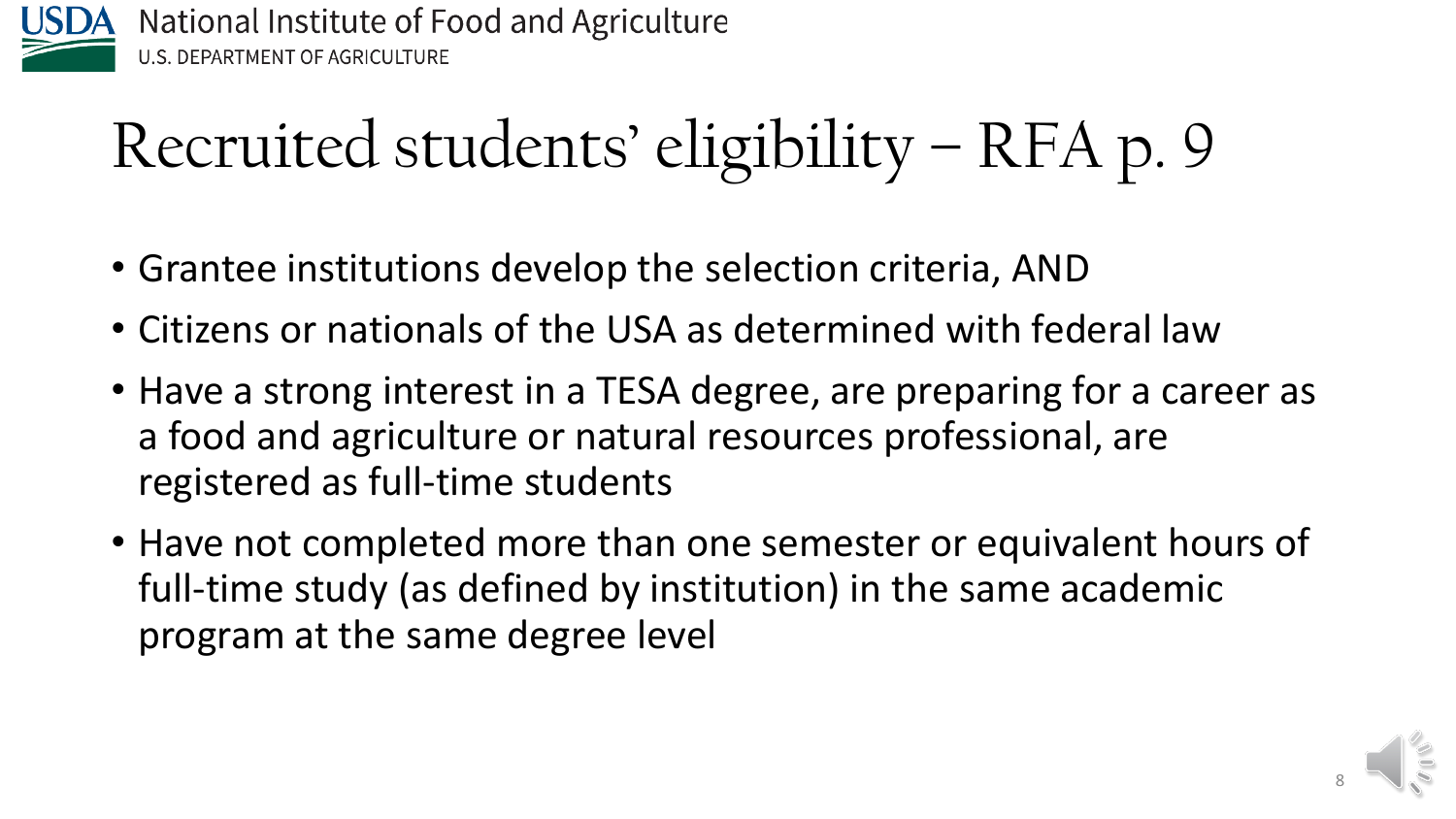

#### International Study or Thesis/Dissertation Research Travel Allowances (IRTAs) – RFA p. 9

- Must request within the application,
- Funds intended for conducting research at alternate locations or outside the United States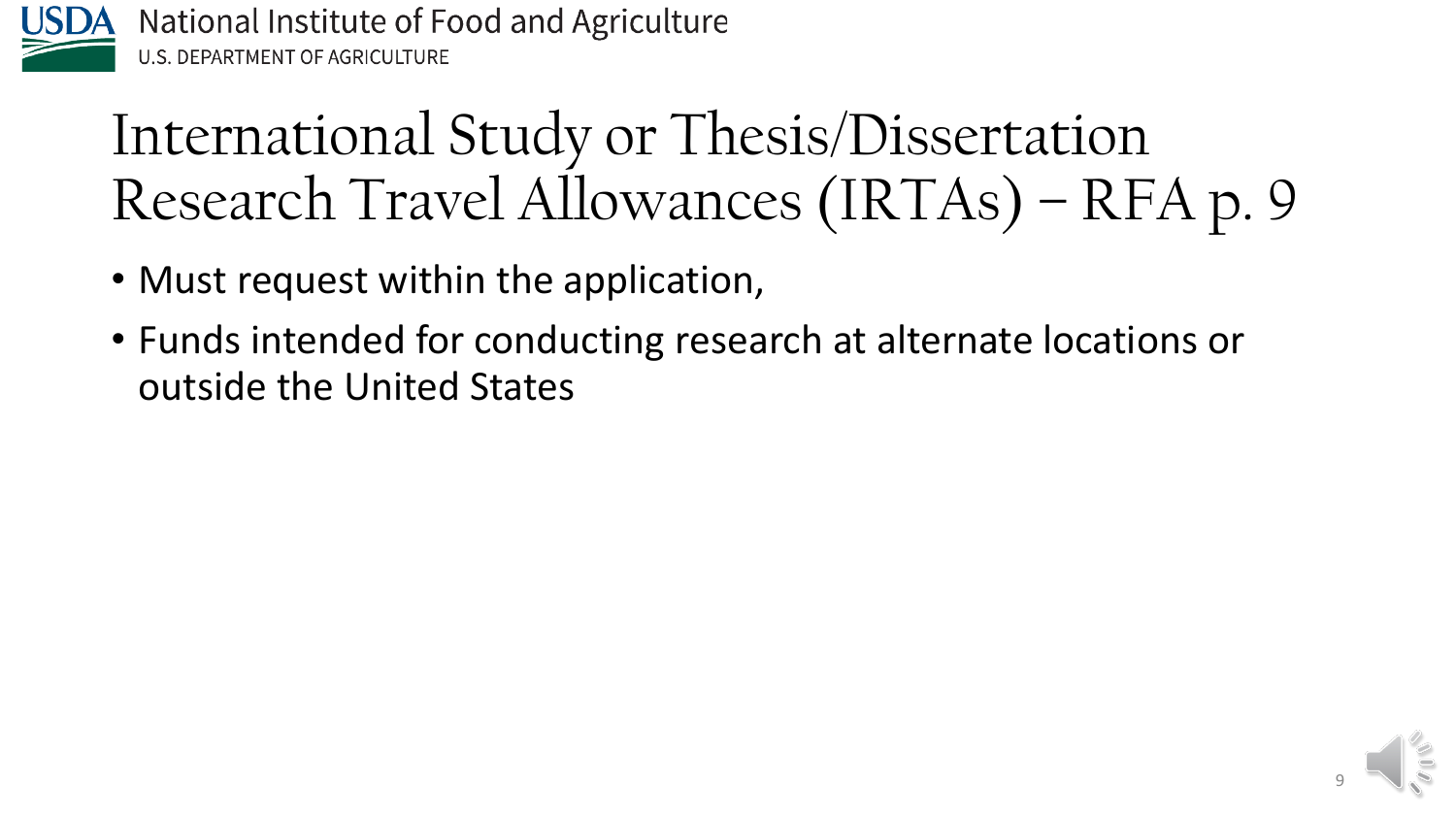

# Application Submissions and Award Limitations – RFA p. 12

- Grant package on grants.gov
	- Part IV B of the RFA instructs how to complete forms found in the grants.gov package (SF424, R&R, etc.)
- Institutions are limited to a maximum of \$525,000 of awards per competition
	- Each application, in any combination of Grant Category Types, may not exceed \$262,500
	- One application per TESA
- Institutions may submit multiple applications
	- (duplicate/multiple submissions not allowed from the same project director)



10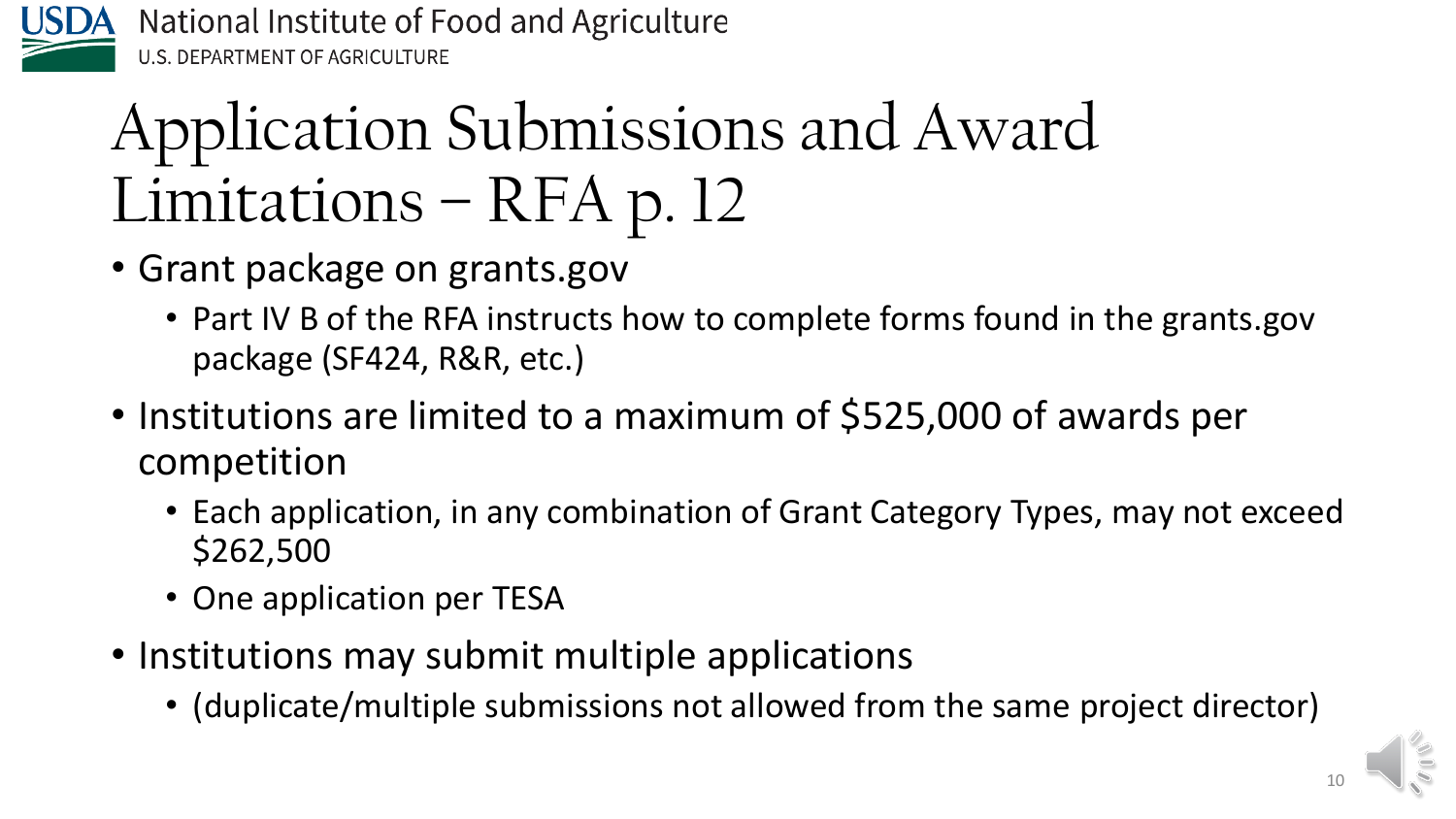

# Project and Grant Types – RFA p. 11-12

- Project types: Education/Teaching projects
	- Single function education
	- Increasing graduates with necessary technical skills for entry-level positions in food, agriculture, natural resources and human sciences
	- Improving technical competencies needed for workforce to ensure US agriculture remains globally competitive
	- Enhancing diversity of the workforce
- Grant types:
	- Standard grant, Category 1: Master's level training
	- Standard grant, Category 2: Doctoral level training
	- Standard grant, Category 3: IRTA

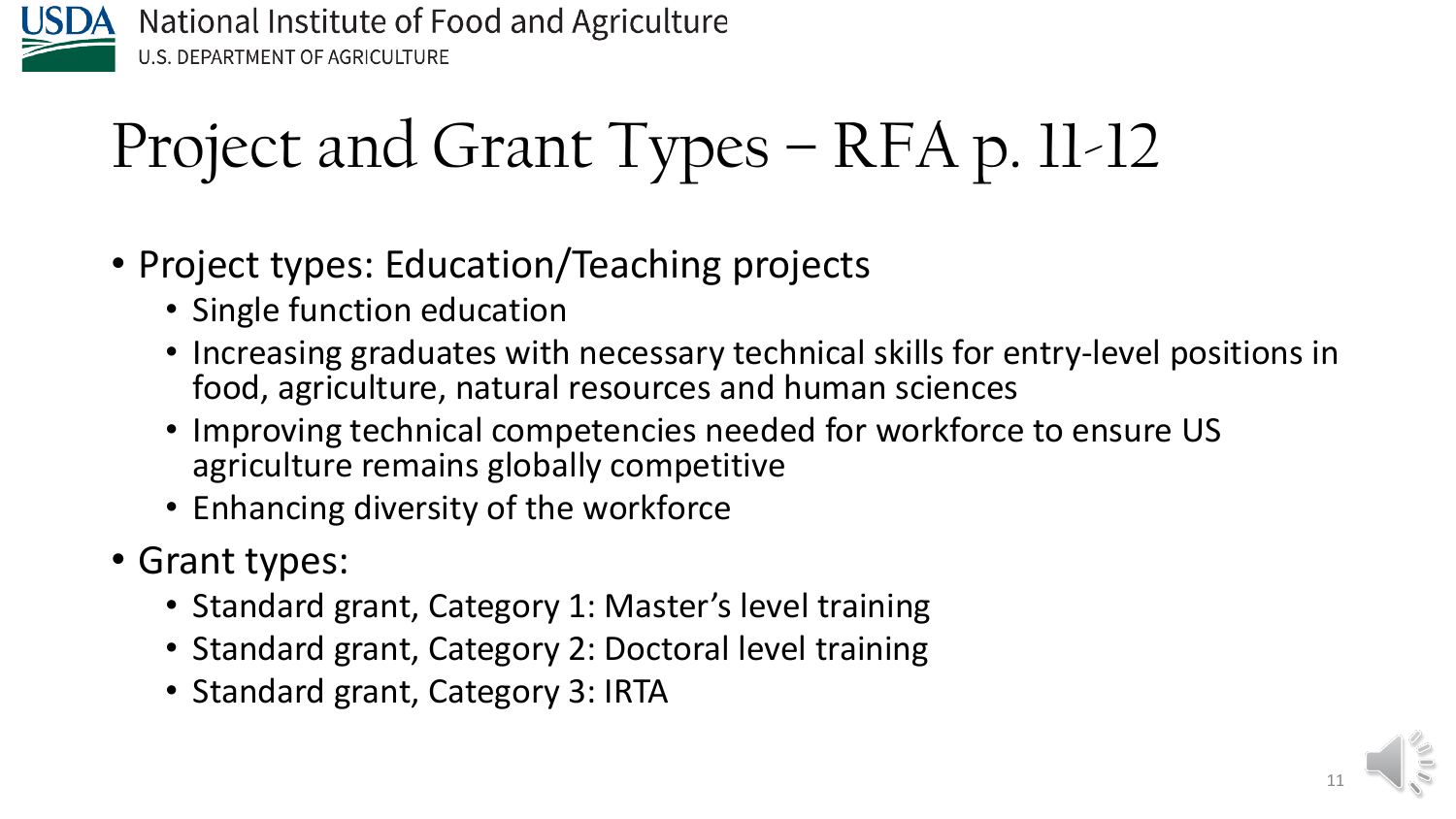

### Budget Categories, or the way funds can be used – RFA p. 27

- No matching requirements (p. 15)
- No indirect costs (IDC) (p. 28)
- Funds restricted to:
	- Student stipends (as specified per student)
	- Cost of education allowances
	- IRTA funds

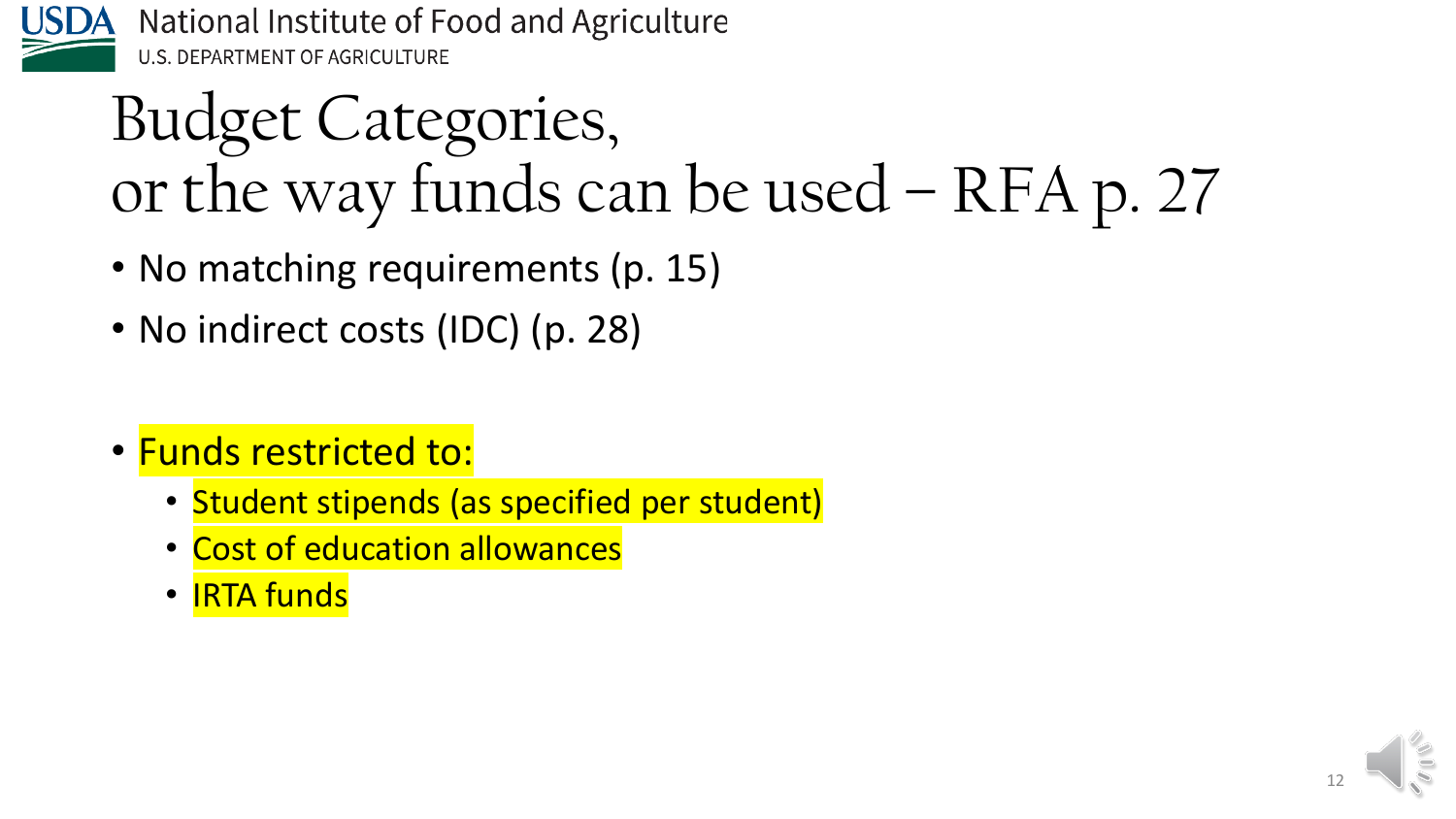

# Content and Form of the Application – RFA p. 16

- Explicit instructions in Part IV B detail completion of:
	- Standard form 424 (SF-424) found in the grants.gov application package
	- Research and Related (R&R) forms found in grants.gov application package
	- Information requested in the application's project summary, narrative, data management plan, and other components of the application.
	- See the NIFA Grants.gov Application Guide for more information.

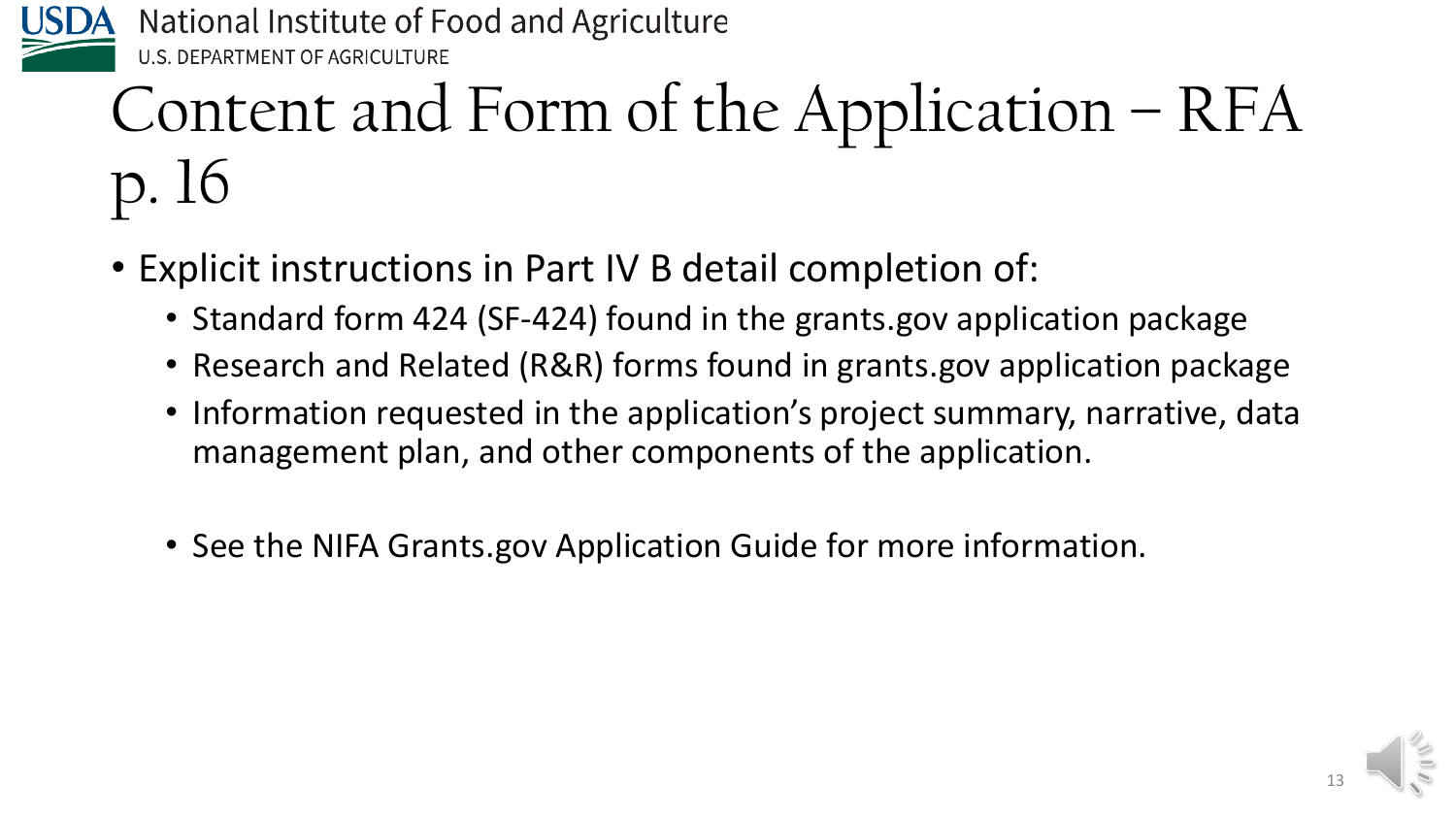

# Proposal Evaluation Process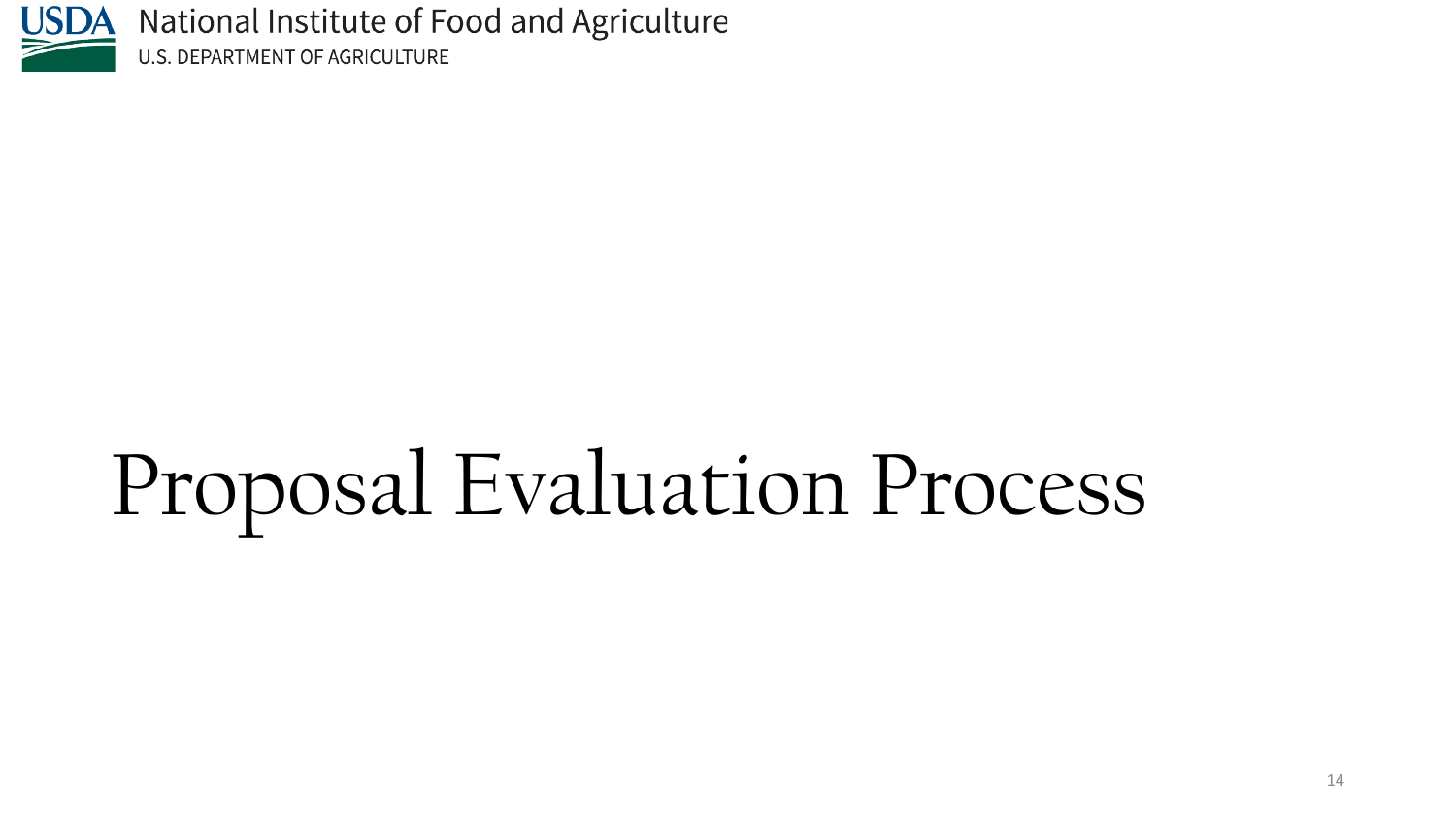

### Evaluation Process – RFA p. 30

Proposals are assigned for review to at least 3 reviewers with expertise in the proposed topic.

Reviewers will produce individual reviews of each proposal, evaluating the strengths and weaknesses.

These written reviews are used to begin panel discussions with other reviewers serving on the peer-review panel.

Through these discussions, peerreview panelists come to consensus on the final rating and ranking of proposals.

15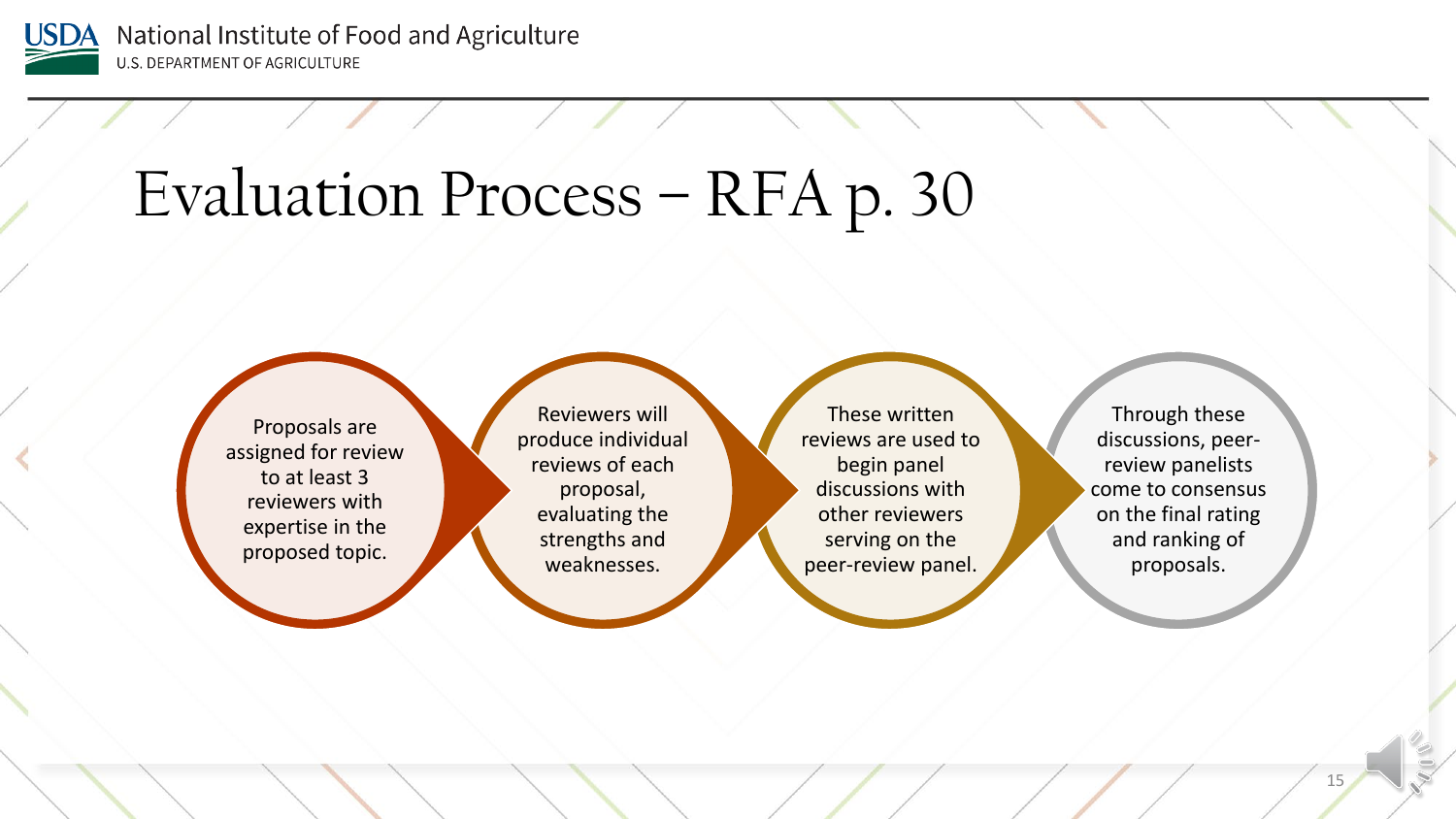

# Evaluation Criteria – RFA p. 31

- Reviews are based on the following points:
	- Potential for Advancing the Quality of Education
	- Proposed Approach
	- Institutional Commitment and Resources
	- Key Personnel
	- Broader Context Impacts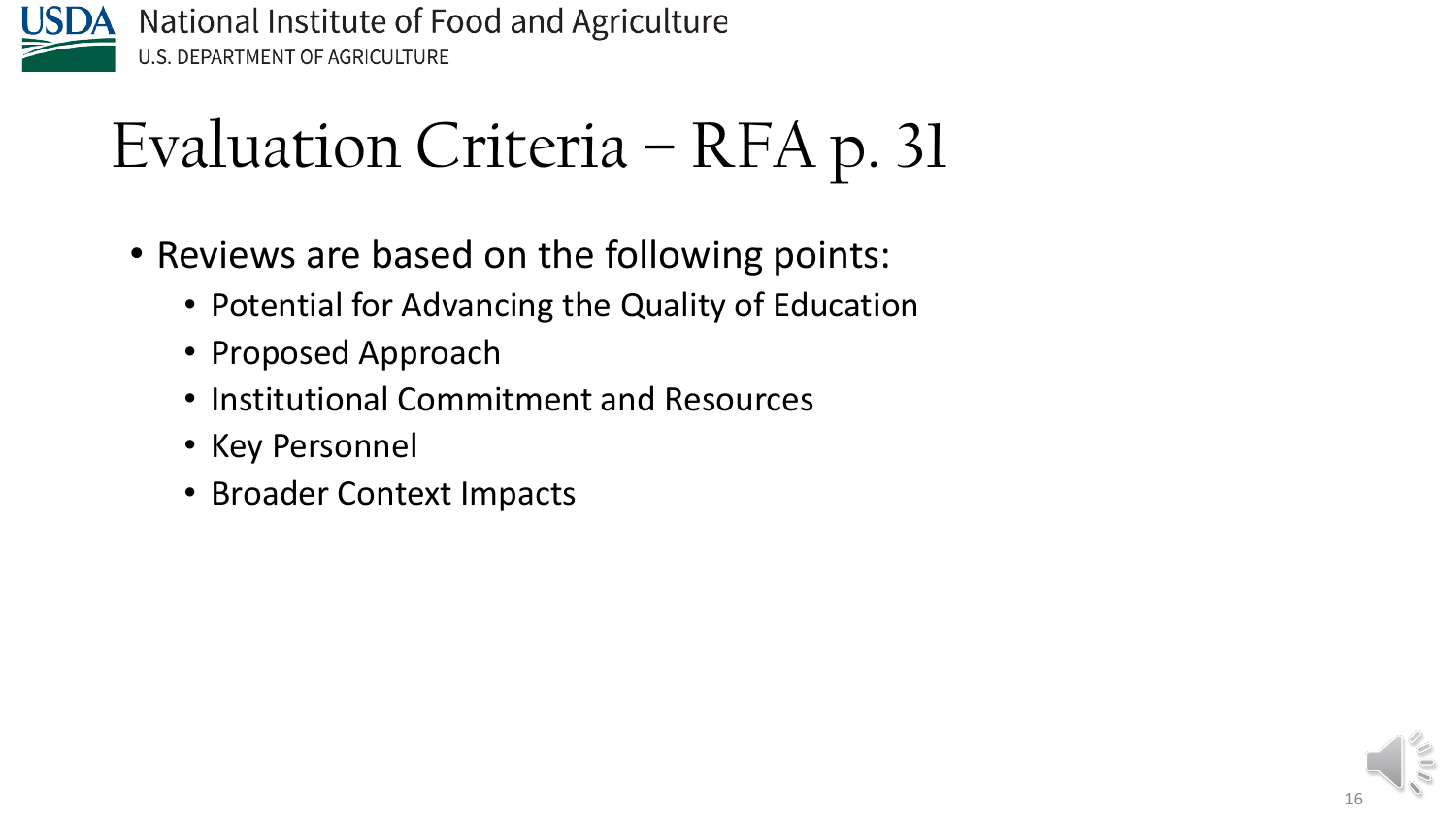

# Evaluation Criteria – RFA p. 31

- Funding preferences for applications that propose to:
	- Establish innovative and evidence- based frameworks for graduate training
	- Establish master's or doctoral degree programs
	- Increase multicultural diversity of scientific and professional expertise
	- Partner with teaching/research/ extension or across colleges/institutions or public/private sectors
	- Develop performance measures for evaluating overall effectiveness of graduate training
	- Provide leadership skills opportunities

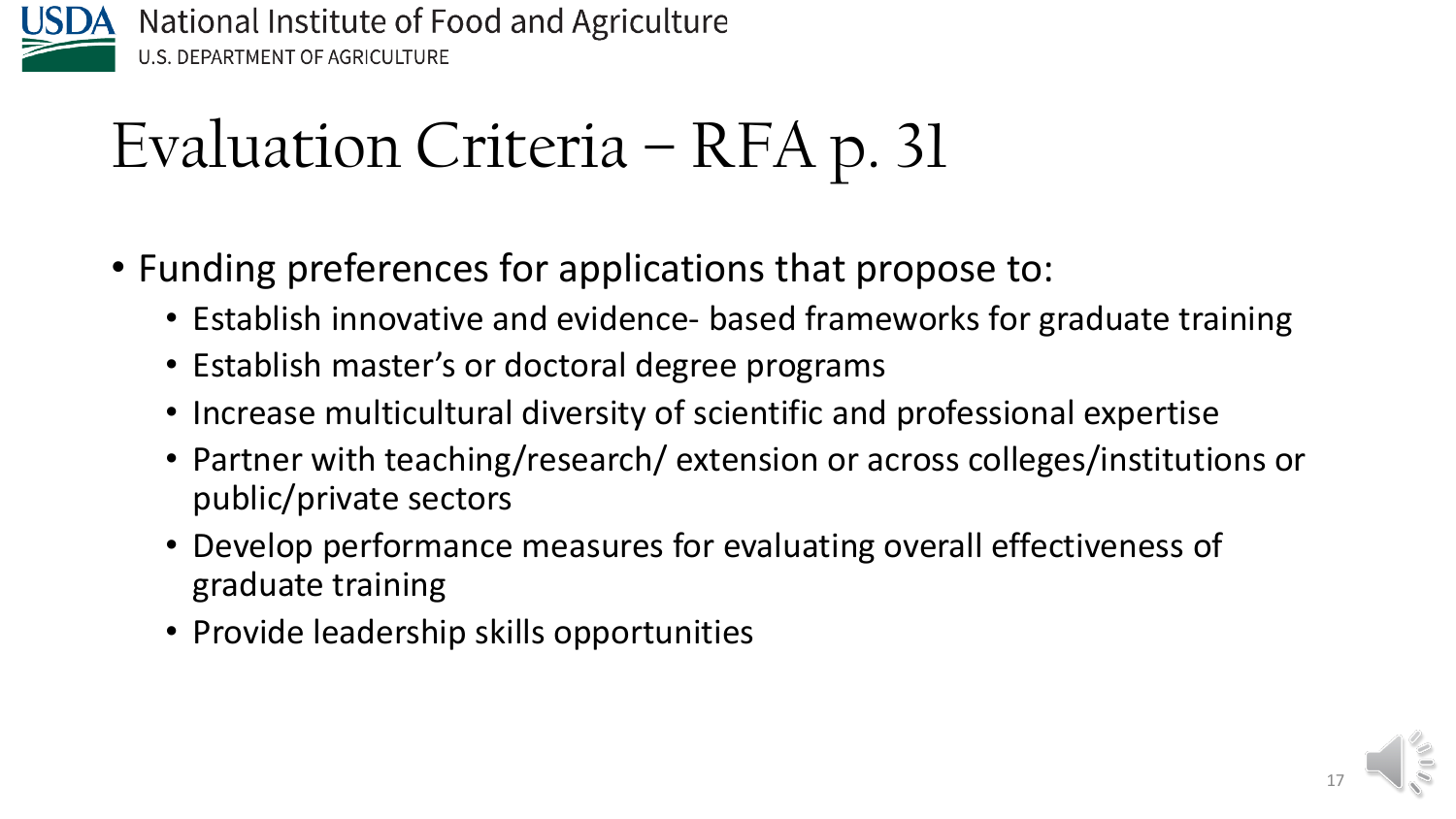

### Estimated Timeline of Competitive Programs



• **Proposals due**

**On average, a competitive program takes about six months from the proposal due date to an award being made to an institution.**

**We will keep you updated as much as possible. We appreciate your patience!**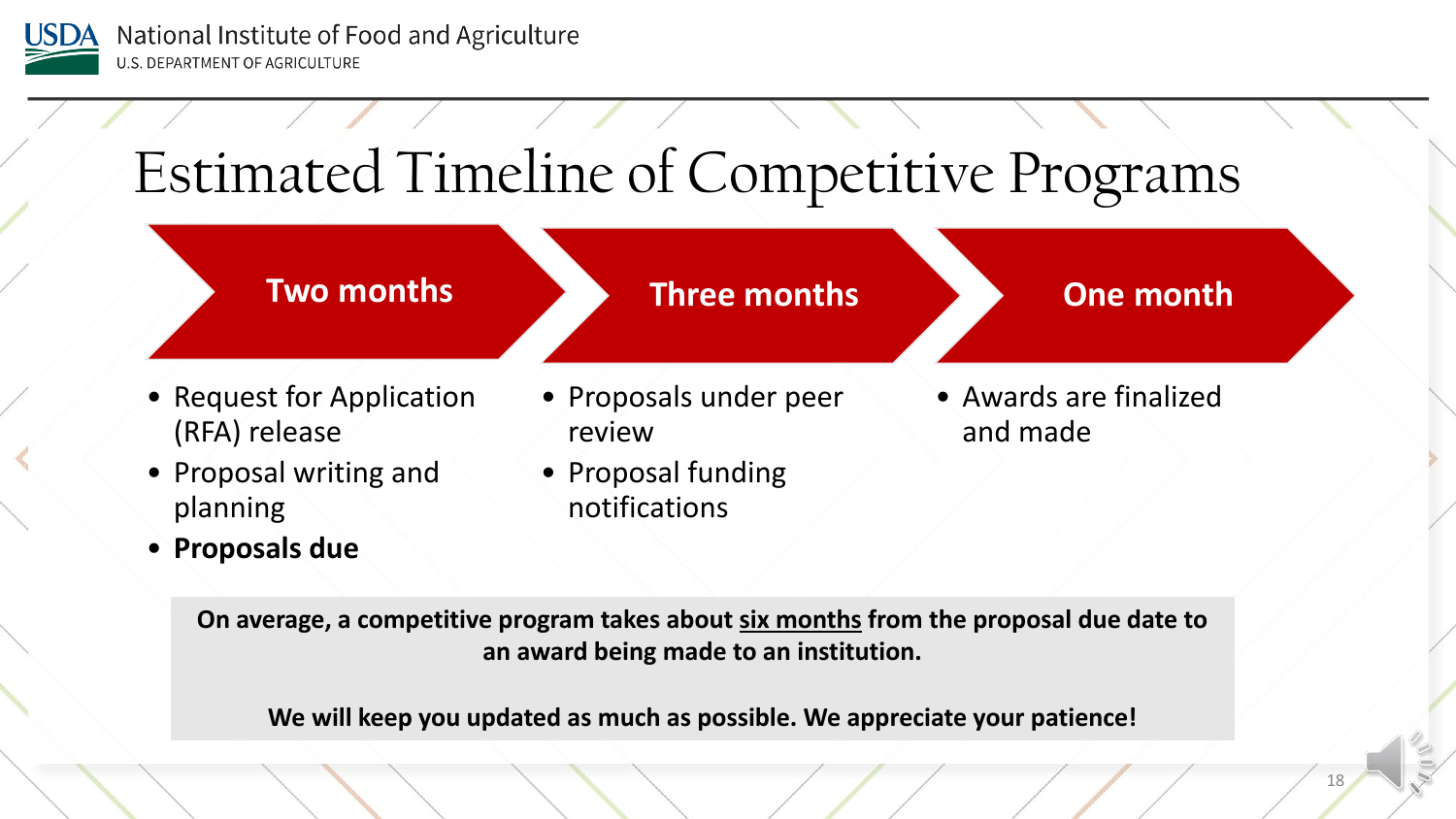

NIFA Data Gateway

• Previously funded NNF Program projects: [CRIS report of abstracts](https://cris.nifa.usda.gov/cgi-bin/starfinder/0?path=hepgflink.txt&id=anon&pass=&search=GC=KK;KK-*%20and%20gy=2006&format=WEBTITLESG)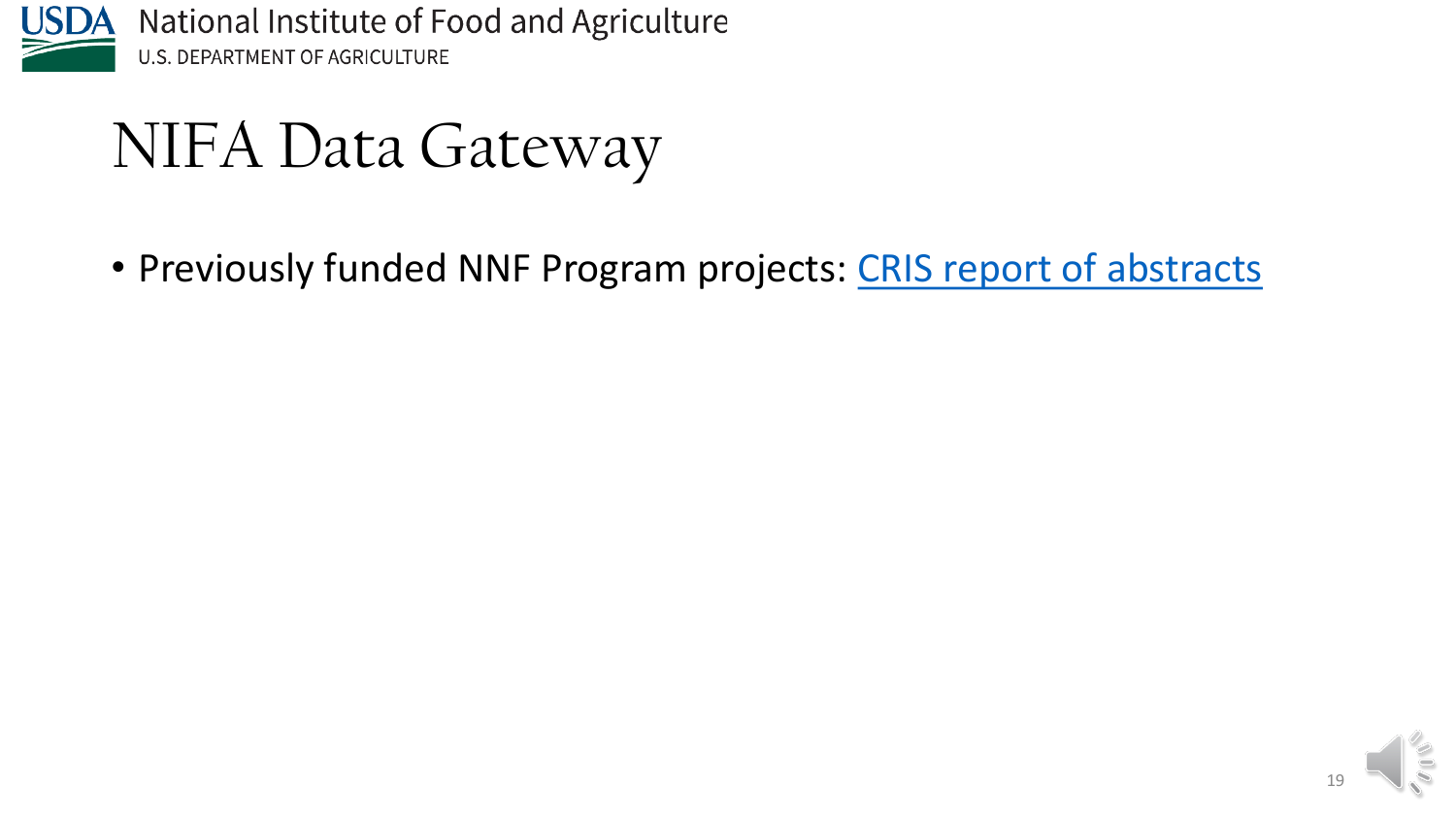

# NIFA Overview

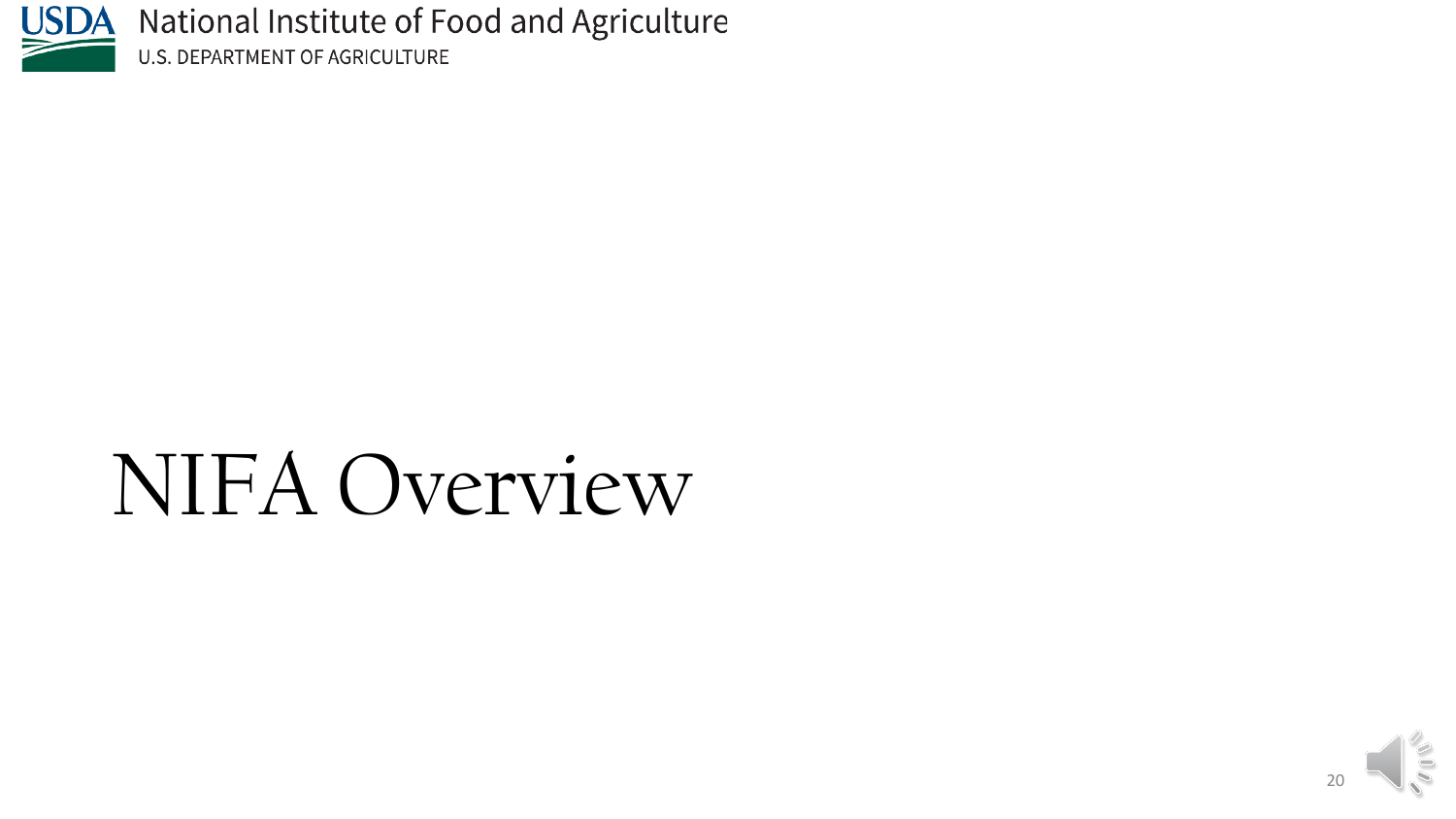

# National Institute of Food and Agriculture (NIFA)

- Extramural science-funding agency within USDA's Research, Education, and Economics mission area
- **Invests in and supports** initiatives that ensure the long-term viability of agriculture
- Provides **funding and strategic leadership** for programs that ensure groundbreaking discoveries in agriculture-related sciences and technologies reach the people who can put them into practice

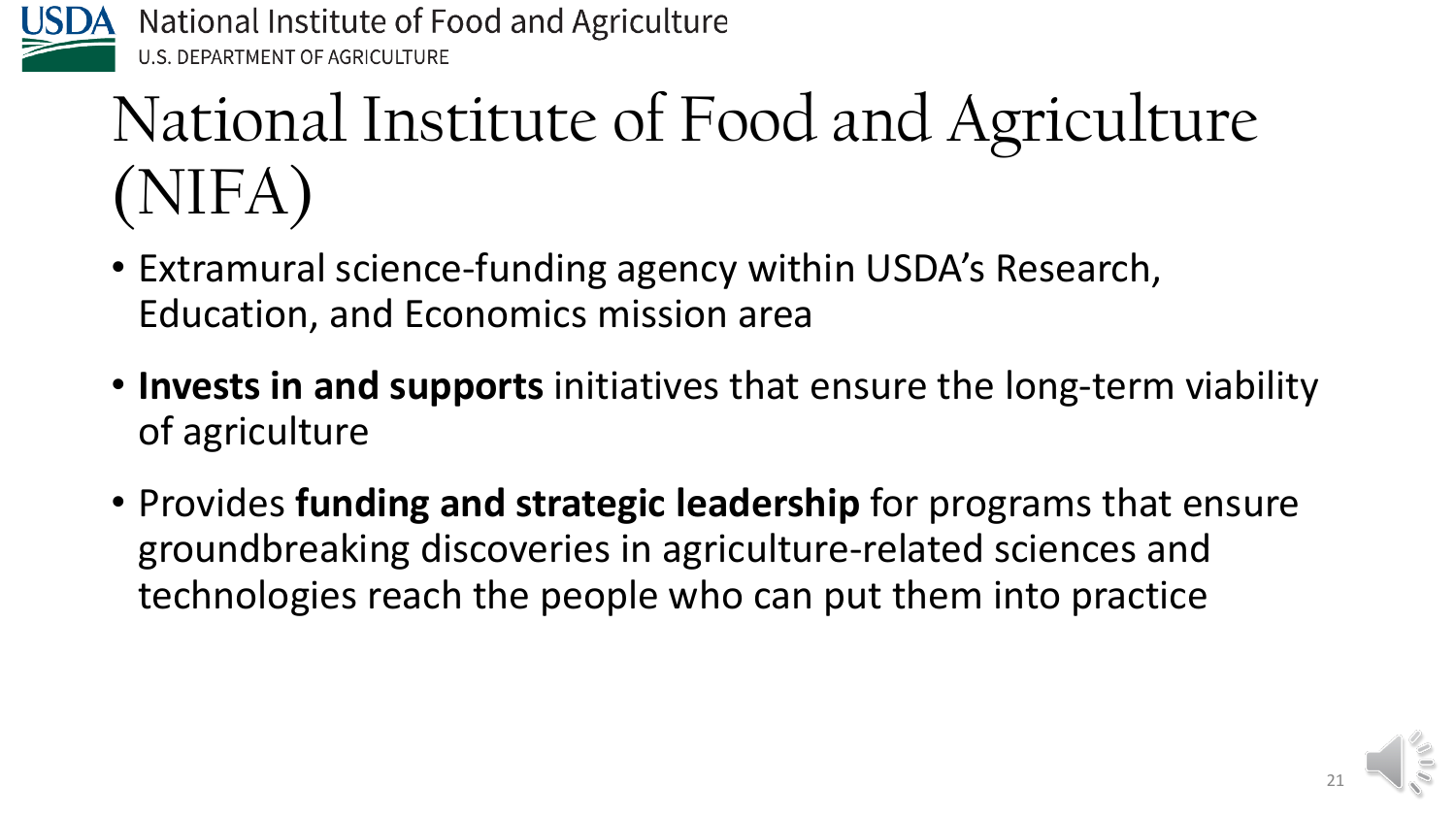

 $\ddot{\bullet}$ 

# Topics Covered by NIFA Programs



#### **Advanced Technologies**

- Bioenergy
- Biotechnology
- Nanotechnology



#### **Animals**

- Animal Breeding
- Animal Health
- Animal Production
- Aquaculture



#### **Business and Economics**

- Markets and Trade
- Natural Resource Economics
- Small Business
- StrikeForce



- Learning and Engagement
- Minority Serving Institutions
- Workforce Development

#### **Environment**

- Climate Change
- Ecosystems
- Invasive Pests and Diseases



- Agricultural Safety
- Agriculture Technology
- **Farmer Education** ٠
- Organic Agriculture ۰
- **Small and Family Farms** ٠
- · Sustainable Agriculture





• Wellness



- Community Vitality
- Family Well-Being
- Youth







- **Natural Resources**
- Air
- Forests
- **Grasslands and Rangelands**
- Soil
- Water







- Nematology **Pest Management**
- **Plant Breeding**
- **Plant Health**  $\bullet$

https://nifa.usda.gov/topics 22

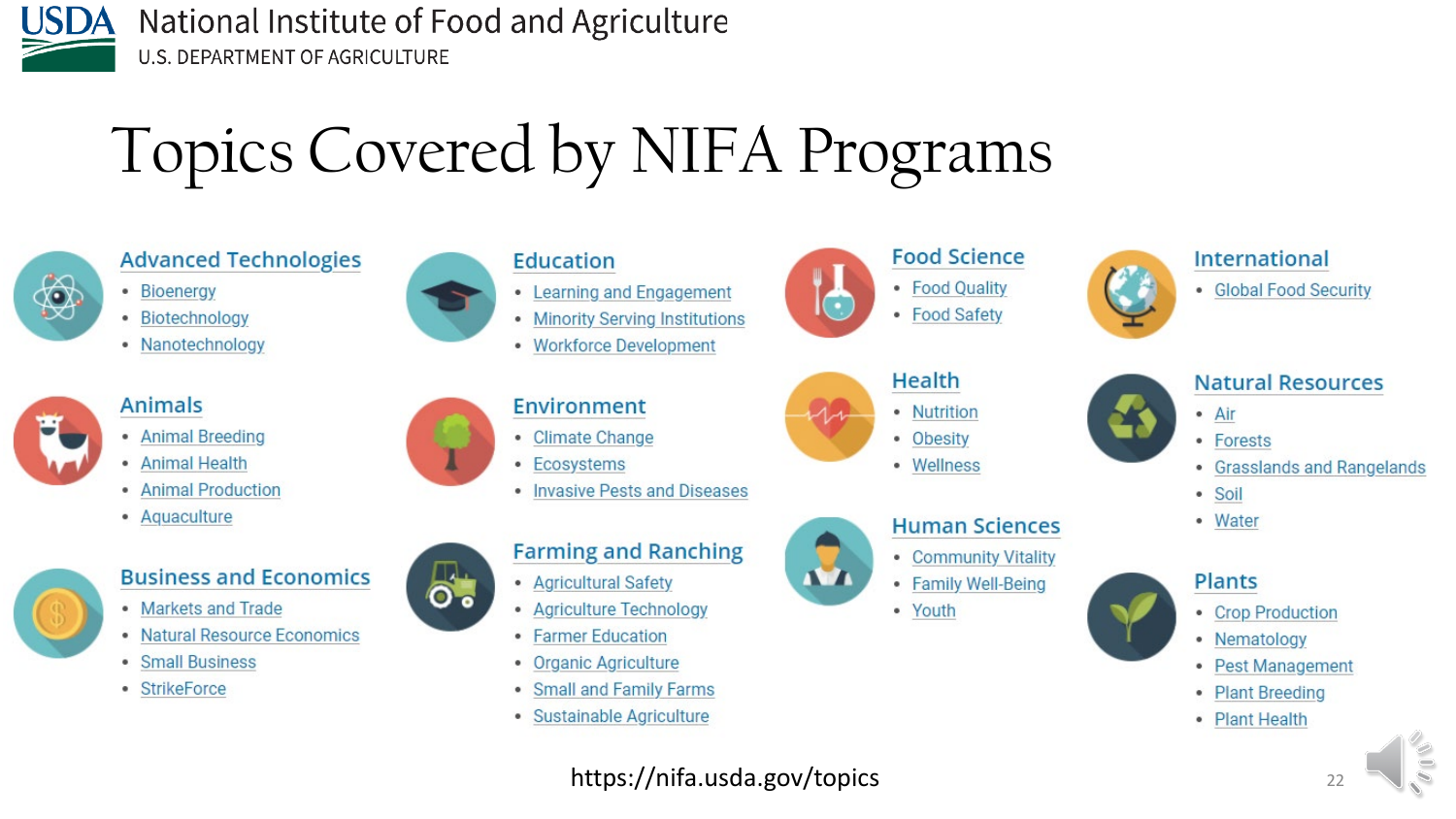

# Related education programs

- Multicultural Scholars Program (MSP)
	- https://nifa.usda.gov/grants/programs/higher-education-multiculturalscholars-program-msp
- Predoctoral Fellowships, Postdoctoral Fellowships
	- https://nifa.usda.gov/grants/programs/afri-education-workforcedevelopment